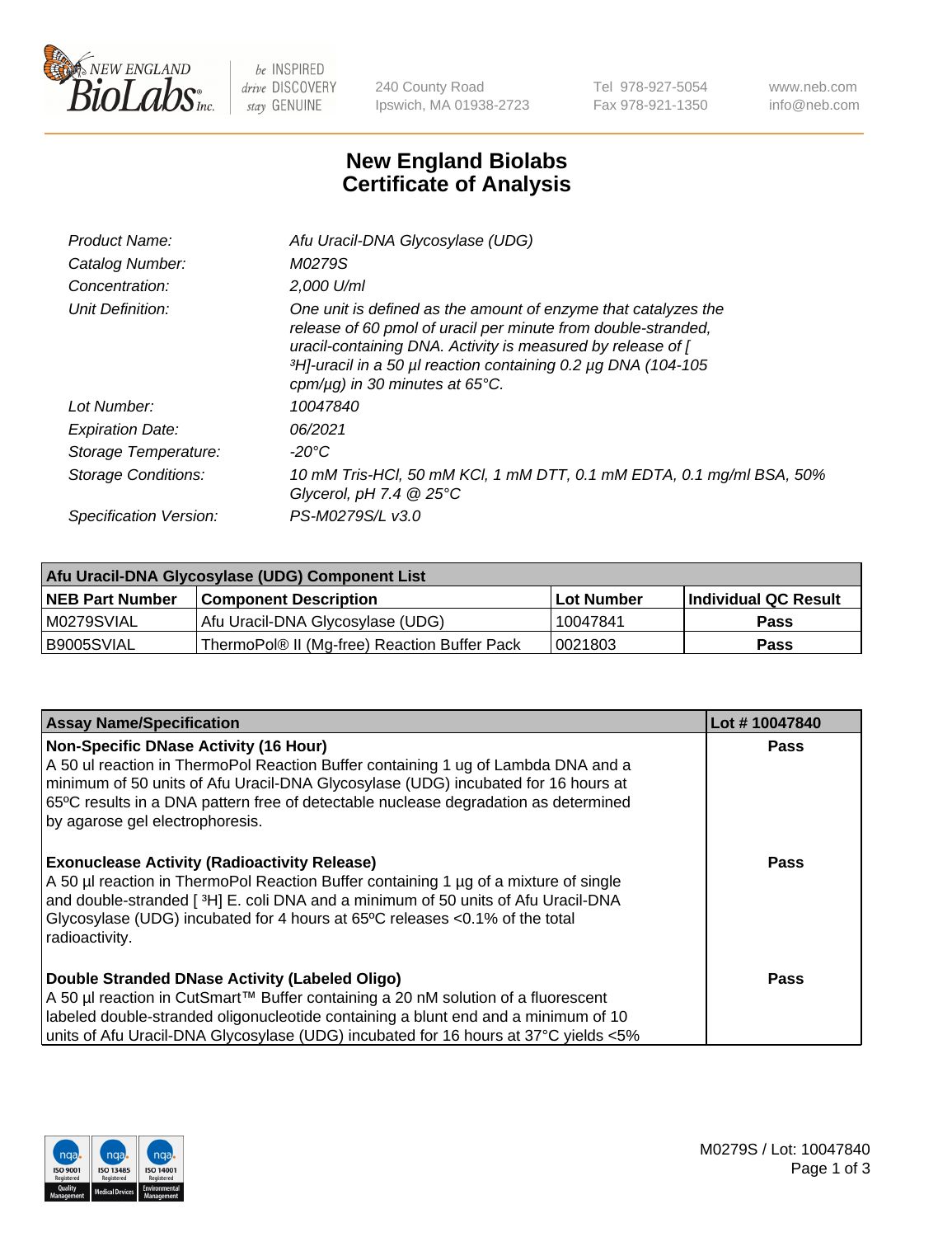

be INSPIRED drive DISCOVERY stay GENUINE

240 County Road Ipswich, MA 01938-2723 Tel 978-927-5054 Fax 978-921-1350

www.neb.com info@neb.com

| <b>Assay Name/Specification</b>                                                                                                                                                                                                                                                                                                                                                                                         | Lot #10047840 |
|-------------------------------------------------------------------------------------------------------------------------------------------------------------------------------------------------------------------------------------------------------------------------------------------------------------------------------------------------------------------------------------------------------------------------|---------------|
| degradation as determined by capillary electrophoresis.                                                                                                                                                                                                                                                                                                                                                                 |               |
| <b>DNase Activity (Labeled Oligo, 5' extension)</b><br>A 50 µl reaction in CutSmart™ Buffer containing a 20 nM solution of a fluorescent<br>labeled double-stranded oligonucleotide containing a 5' extension and a minimum of<br>10 units of Afu Uracil-DNA Glycosylase (UDG) incubated for 16 hours at 37°C yields<br><5% degradation as determined by capillary electrophoresis.                                     | <b>Pass</b>   |
| <b>DNase Activity (Labeled Oligo, 3' extension)</b><br>A 50 µl reaction in CutSmart™ Buffer containing a 20 nM solution of a fluorescent<br>labeled double-stranded oligonucleotide containing a 3' extension and a minimum of<br>10 units of Afu Uracil-DNA Glycosylase (UDG) incubated for 16 hours at 37°C yields<br><5% degradation as determined by capillary electrophoresis.                                     | <b>Pass</b>   |
| <b>Single Stranded DNase Activity (FAM-Labeled Oligo)</b><br>A 50 µl reaction in CutSmart™ Buffer containing a 20 nM solution of a fluorescent<br>internal labeled oligonucleotide and a minimum of 10 units of Afu Uracil-DNA<br>Glycosylase (UDG) incubated for 16 hours at 37°C yields <5% degradation as<br>determined by capillary electrophoresis.                                                                | <b>Pass</b>   |
| <b>Protein Purity Assay (SDS-PAGE)</b><br>Afu Uracil-DNA Glycosylase (UDG) is ≥ 95% pure as determined by SDS-PAGE analysis<br>using Coomassie Blue detection.                                                                                                                                                                                                                                                          | Pass          |
| <b>RNase Activity (Extended Digestion)</b><br>A 10 µl reaction in NEBuffer 4 containing 40 ng of a 300 base single stranded RNA<br>and a minimum of 2 units of Afu Uracil-DNA Glycosylase (UDG) is incubated at 37°C.<br>After incubation for 16 hours, >90% of the substrate RNA remains intact as<br>determined by gel electrophoresis using polyacrylamide gel electrophoresis<br>detection.                         | <b>Pass</b>   |
| <b>Protein Concentration (A280/NanoDrop)</b><br>The concentration of Afu Uracil-DNA Glycosylase (UDG) is 0.027 mg/ml +/- 10% as<br>determined by UV absorption at 280 nm. Protein concentration is determined by the<br>Pace method using the extinction coefficient of 16,110 and molecular weight of<br>22,720 daltons for Afu Uracil-DNA Glycosylase (UDG) (Pace, C.N. et al. (1995)<br>Protein Sci., 4, 2411-2423). | <b>Pass</b>   |
| <b>Endonuclease Activity (Nicking)</b><br>A 50 ul reaction in ThermoPol Reaction Buffer containing 1 ug of supercoiled PhiX174<br>DNA and a minimum of 4 units of Afu Uracil-DNA Glycosylase (UDG) incubated for 4<br>hours at 65°C results in <20% conversion to the nicked form as determined by agarose<br>gel electrophoresis.                                                                                      | Pass          |